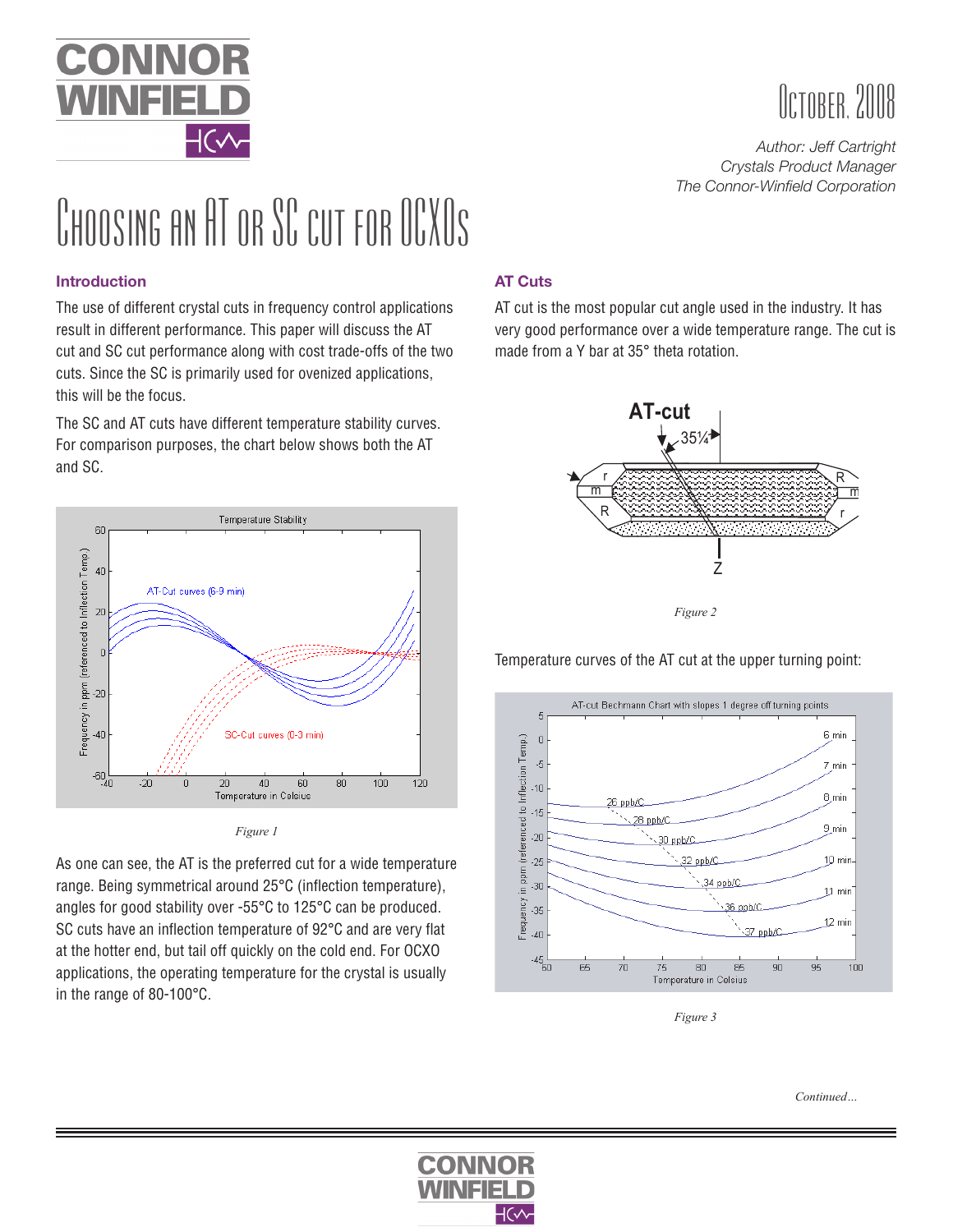In OCXO applications, AT cut angles are defined by a zero slope point or turning point. The slope at the turning point and the oven control are the primary variables of frequency stability.

Oven temperatures are usually set at 10°C over the upper ambient required by the specification. For 0-70°C applications, ovens are set at 85°C +/- 5°C. The turning point angle is specified to match the oven temperature.

In Figure 3, we also show the localized slope of each curve to ±1°C off turning point. This allows the OCXO designer to see expected stability if the oven control is less than ±1°C of the turning point of the AT cut crystal. If the oven can be held tighter, then tighter stability's can be achieved.

#### **SC Cut**

Earl EerNisse defined the SC cut in theory in 1976. Jack Kusters later confirmed it through experiment in 1977 [1]. The cut is a double rotation and defined by theta =34.11 degrees and phi =21.93 degrees.

The letters SC stand for "stress compensated". Since quartz is anisotropic, the stresses seen in the AT cut can be reduced or eliminated by a second rotation in the phi direction. [2] Through calculations, a phi rotation of 21.93°, would achieve no stress induced frequency shift.



*Figure 4*

Temperature curves of SC angles at the lower turning point;



In the SC curves above (theta equivalent), note the localized slope of the curves compared to the AT curves shown earlier. This 5x improvement in slope is one reason why SC cuts are used in tighter stability applications. Also note the tighter angle distribution to achieve tuning points in the typical oven range required by the OCXO.

#### **SC cut performance improvements**

As stated, SC cuts are stress compensates. Reduction in stress effects in a quartz crystal result the following performance improvements [3]:

> *Mechanical stress (compression) across the mounts results in less frequency shift. Lower aging.*

Aging in quartz crystal units is always a concern in high stability devices. Stress (compression or tension) on the wafer's edge by the mount, causes the frequency to move negatively. Over time, this stress relaxes and causes frequency to move positively. SC cuts minimize this frequency shift and results in better aging than the AT cut.

> *Higher drive levels can heat up the quartz and cause stress in the quartz. SC's allow lower frequency shift during changing drive level.*

Frictional losses in the quartz convert to heat. Localized heat (under the electrode area) sets up thermal gradients and stress in the quartz. More drive equals more heat. This stress causes the frequency to change. SC cuts show a lower frequency shift due to the changes in the drive level.

*Continued…*

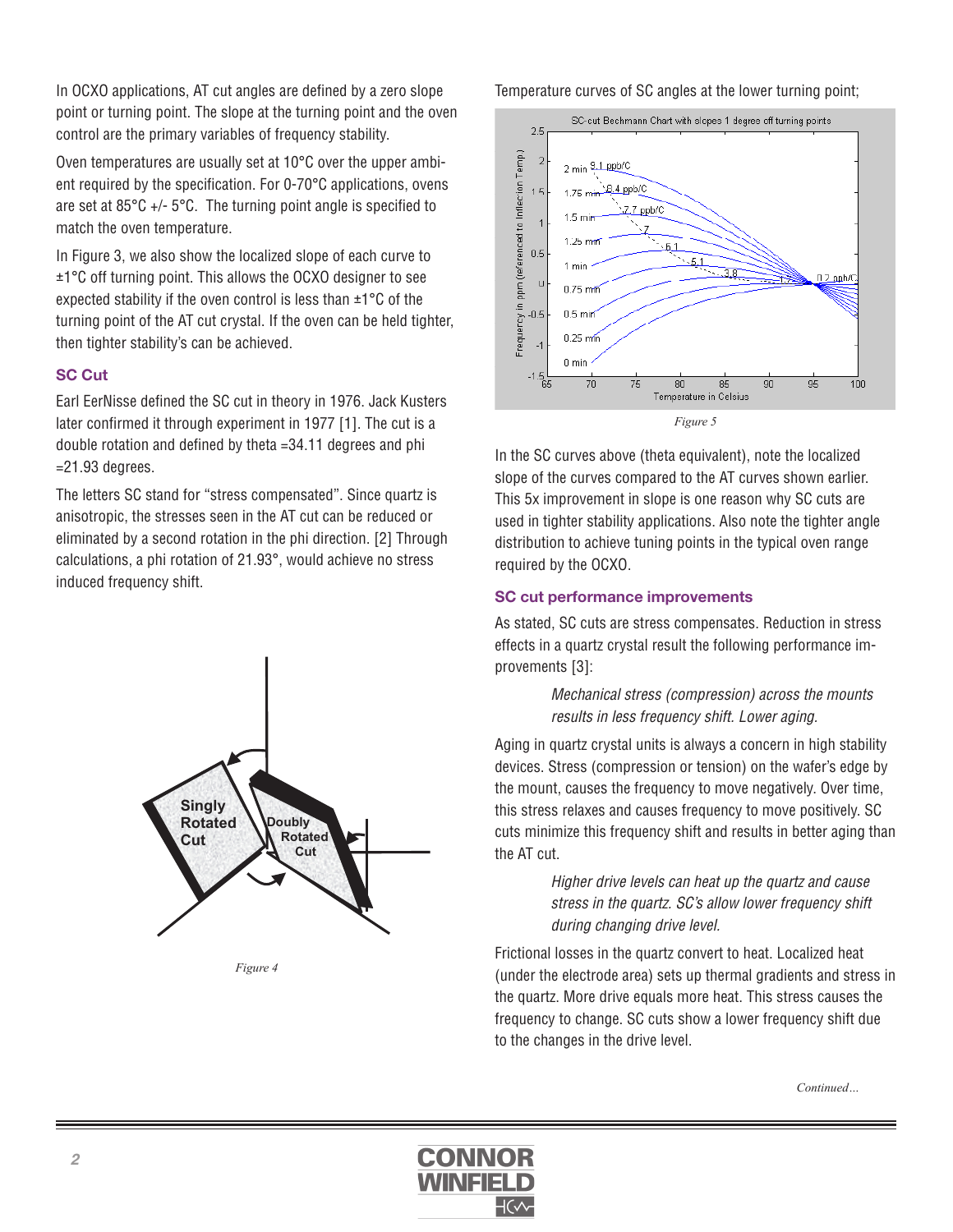#### *Oven heat can cause thermal gradients across the quartz. OCXO overshoot will be reduced.*

In the OCXO, the oven is designed to heat the quartz device and keep it at a constant temperature. During the initial warm-up, oven heaters are run at 100% power to shorten the warm-up time. During this time, temperature gradients in the quartz are the worst, resulting in stress in the quartz. Once the oven achieves the set temperature (usually 85°C), the frequency continues to move beyond the set frequency. This is called "overshoot". As stresses continue to settle out, the frequency will continue to move until temperature gradients (due to the oven) reach equilibrium. SC cuts show much less overshoot than AT cuts.

### *Gravitational forces can put stress on the quartz resulting in frequency shift under shock or vibration. Lower G-sensitivity.*

G-sensitivity is important in high stability applications that will see motion while operating. This can be a mobile application such as vehicle or airborne. Or can be specified in any application that will see shock or vibration. Mechanical forces resulting from a change in momentum can affect the frequency stability of an OCXO. This is quantified by the amount of force as "G" (one gravitational force). A minimum delta F per G can be specified for a given application. The changing stress on the quartz in the mounts results in a change in frequency. For SC cuts, specs as tight as tenths of ppb /G can be met. AT cuts are 10x worse. These numbers are seen for one "G", but if vibration or shock was seen at 10G's to 1000G's, the frequency shift should multiply by that amount.

#### *Oven changes will cause small transients resulting in thermal stress. Lower short term stability.*

In an OCXO oven, oven temperature control is maintained as tight as possible. If outside temperature changes, the oven reacts to compensate for this change. These changes occur quickly and are usually very small but create temperature transients and thermal stress in the quartz. The stress impacts frequency drift. SC cuts react less to this transient, resulting in better short-term stability.

#### *SC's can achieve higher Q*

Although not a stress related effect, the SC cuts lower Cm value results in a higher Q in the crystal. Higher Q results in better phase noise in the oscillator, which is very desirable in high stability applications.

#### **Cost issues**

Why are SC cuts so much more expensive than AT cuts?

#### *Two rotations are more difficult than one.*

The cutting operation is high labor and more difficult to control. With the second rotation (phi), the theta angle is also rotated. If one angle moves, the second angle will also move.

#### *Angle tolerance for SCs is much tighter than ATs*

Theta angle window is usually 0.7 minutes wide for an SC. The AT angle is about 4.0 minutes wide for similar turning point range of 80-90°C. Tighter angles have more yield loss.

#### *SC cuts have additional lapping operations*

Due to the extremely tight theta requirement of the SC, wafers are sometimes "angle corrected" after the sawing operation. This added operation improves yields but adds labor cost.

#### *SCs require vacuum seal enclosures*

SC cuts are pressure sensitive, requiring a vacuum-sealed enclosure to allow lower resistance and highest Q. AT cuts will benefit from vacuum sealing, but SCs almost always require this for proper performance. Vacuum sealing is usually done by coldweld or glass seal, which are more expensive packages.

#### *SCs require tighter calibration*

The SC cut has a lower Cm value (at a given frequency) vs. an AT cut. This means less frequency pull in the circuit resulting in a tighter calibration requirement. SCs need to be calibrated at least 3x tighter than an equivalent AT cut to allow setting the frequency of oscillator.

#### *SC oscillators need frequency traps*

SC cut crystals run on the C mode. A second mode that is equally strong, the B mode, must be trapped to avoid the circuit from running on the wrong frequency. This extra circuitry costs more and takes up more space.

*Continued…*